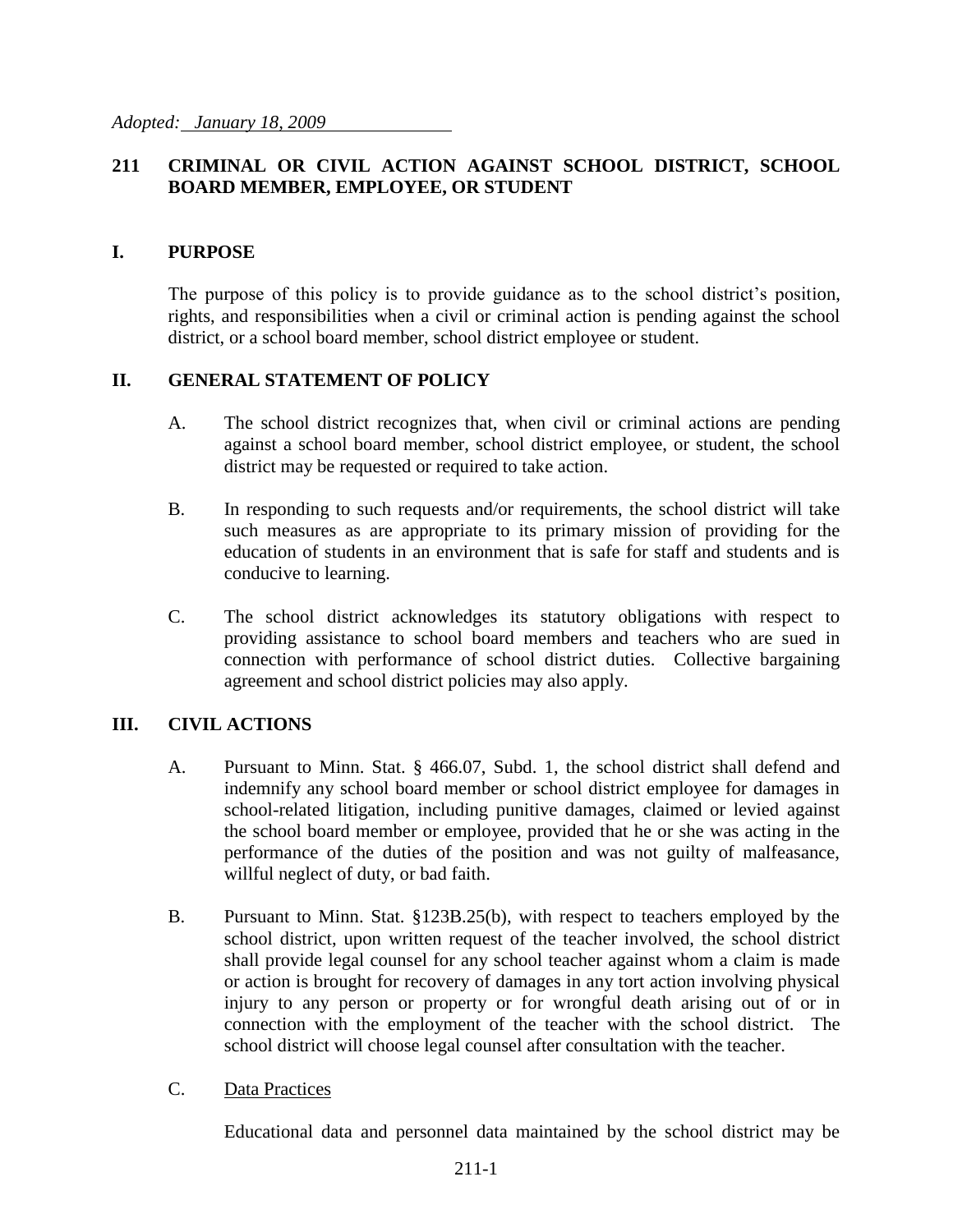sought as evidence in a civil proceeding. The school district will release the data only pursuant to the Minnesota Government Data Practices Act, Minn. Stat. Ch. 13, and to the Family Educational Rights and Privacy Act, 20 U.S.C. § 1232g and related regulations. When an employee is subpoenaed and is expected to testify regarding educational data or personnel data, he or she is to inform the building administrator or designated supervisor, who shall immediately inform the superintendent or designee. No school board member or employee may release data without consultation in advance with the school district official who is designated as the authority responsible for the collection, use and dissemination of data.

#### D. Service of Subpoenas

It is the policy of the school district that its officers and employees will normally not be involved in providing service of process for third parties in the school setting.

#### E. Leave to Testify

Leave for employees appearing in court, either when sued or under subpoena to testify, will be considered in accordance with school district personnel policies and applicable collective bargaining agreements.

## **IV. CRIMINAL CHARGES OR CONDUCT**

## A. Employees

- 1. The school district expects that its employees serve as positive role models for students. As role models for students, employees have a duty to conduct themselves in an exemplary manner.
- 2. If the school district receives information relating to activities of a criminal nature, by an employee, the school district will investigate and take appropriate disciplinary action, which may include discharge, subject to school district policies, statutes and provisions of applicable collective bargaining agreements.
- 3. Pursuant to Minn. Stat. § 123B.02, Subd. 20, if reimbursement for a criminal defense is requested by a school district employee, the school board may, after consulting with its legal counsel, reimburse the employee for any costs and reasonable attorney fees incurred by the employee to defend criminal charges brought against the employee arising out of the performance of duties for the school district. The decision as to whether to reimburse shall be made in the discretion of the school board. A school board member who is a witness or an alleged victim in the case may not vote on the reimbursement. If a quorum of the school board is disqualified from voting on the reimbursement, the reimbursement must be approved by a judge of the district court.